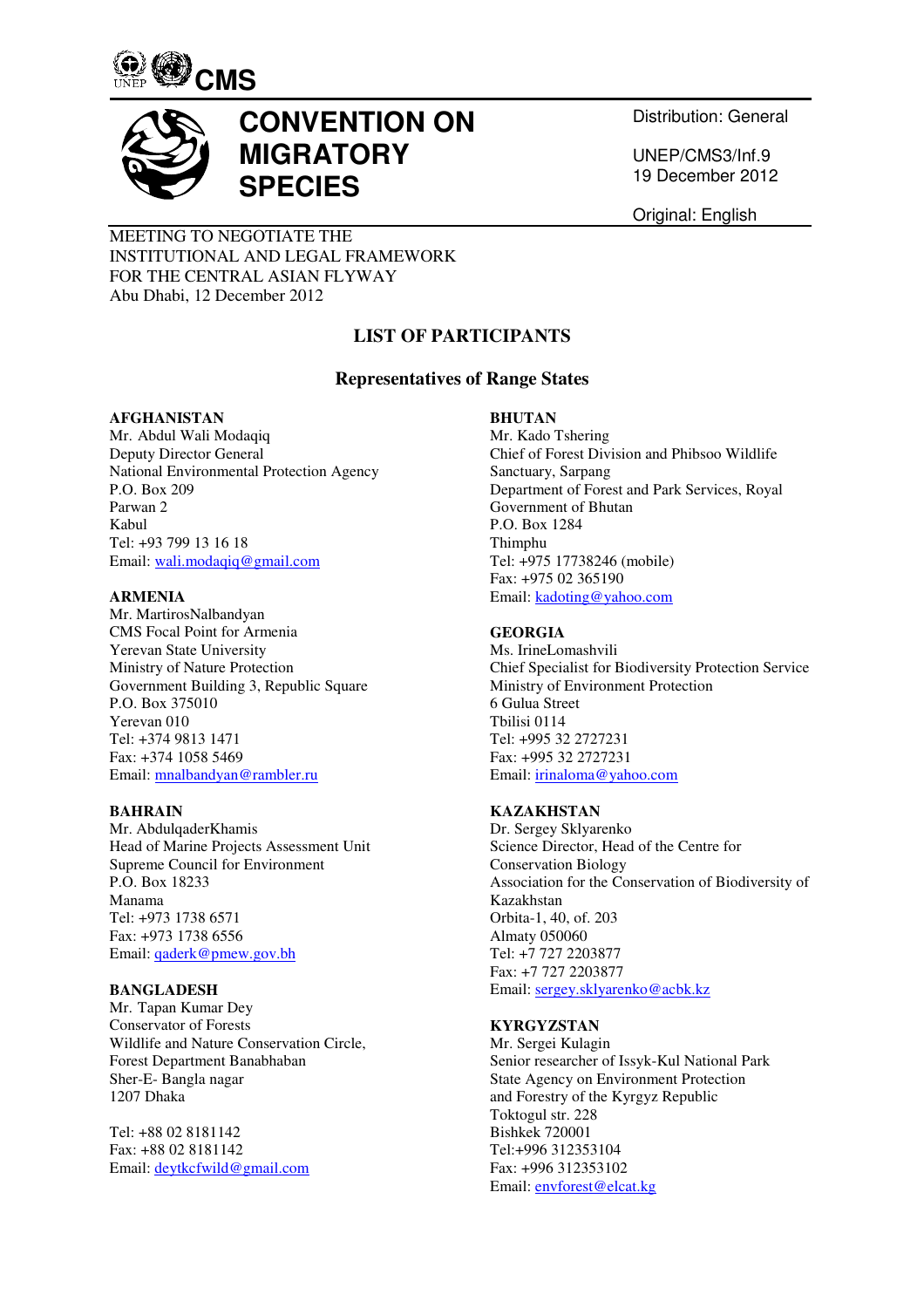#### **MONGOLIA**

Ms. OnonYondon Specialist Ministry of Environment and Green Development P.O. Box UB 38-415 2nd Building of Government, United Nation's Street 5/2 Ulaanbaatar 15160 Tel: +976 11311265 Fax: +976 11310721 Email: onon@mne.gov.mn

## **PAKISTAN**

Mr. Umeed Khalid Conservator Wildlife Ministry of Climate Change NCCW, Building No.14-D, 2nd Floor F 8 Markaz Islamabad 44000 Tel: +92 51 9262270 Fax: +92 51 9262270 Email: umeed\_khalid@yahoo.com

#### **QATAR**

Mr. Fawaz Al-Sowaidi Head of Biodiversity Section Ministry of Environment P.O. Box 7634 Doha Tel: +974 44207177 Fax: +974 44207839 Email: fasowaidi@moe.gov.qa

# Mr. Abdulla al Ibrahim

Chemical Expert Ministry of Environment P.O. Box 7634 Doha Tel: +974 44207005 Fax: +97444207000 Email: amibrahem@moe.gov.qa

# **SAUDI ARABIA**

Dr. Mohammed Shobrak Saudi Wildlife Authority P.O. Box 888, Al Hawyah Street Taif University Taif 21974 Tel: +966 505721001 Fax: +966 27241880 Email: mshobrak@gmail.com

#### **SRI LANKA**

Dr. ThulminiArambage Veterinary Surgeon Department of Wildlife Conservation P.O. Box 811A, Jayanthipura Road Battaramulla 10120 Tel: +94112888585 Fax: +94112883355 Email: thulminid@yahoo.com

#### **UNITED ARAB EMIRATES**

Mr. SalimJaved Manager, Terrestrial Assessment & Conservation Environment Agency-Abu Dhabi P.O. Box 45553, Maroor Street Abu Dhabi Tel: +971 26934711 Fax: +971 24997282 Email: sjaved@ead.ae

Mr. Junid Shah Environment Agency - Abu Dhabi P.O. Box 45553, Al Muroor Street Abu Dhabi Tel: +971 502385670 Email: jnshah@ead.ae

#### **UNITED KINGDOM**

Mr. David Stroud Senior Ornithologist UK Joint Nature Conservation Committee City Road, Monkstone House Peterborough PE1 1JY Tel: +44 1733 866810 Fax: +44 1733 555948 Email: David.Stroud@jncc.gov.uk

Mrs. Clare Hamilton Lawyer UK Department for Environment, Food & Rural Affairs Area 3A, Ergon House, Horseferry Road London SW1P 2AL Tel: +44 2072 380533 Email: Clare.Hamilton@defra.gsi.gov.uk

#### **UZBEKISTAN**

Mr. Maxim Mitropolskiy State Inspection on Guards and Rational Use of Animal and Vegetative World 21a, Chashtepinskayastr. Tashkent, Uzbekistan 100149 Tel: +998 90 3191591 Email: max\_raptors@list.ru

# **YEMEN**

Mr. Galal Al Harogi Ministry of Water and Environment – Environment Protection Authority (EPA) P.O. Box 10442 Tel: +967 777644797 Fax: +967 1 207327 Email :gharogi@gmail.com